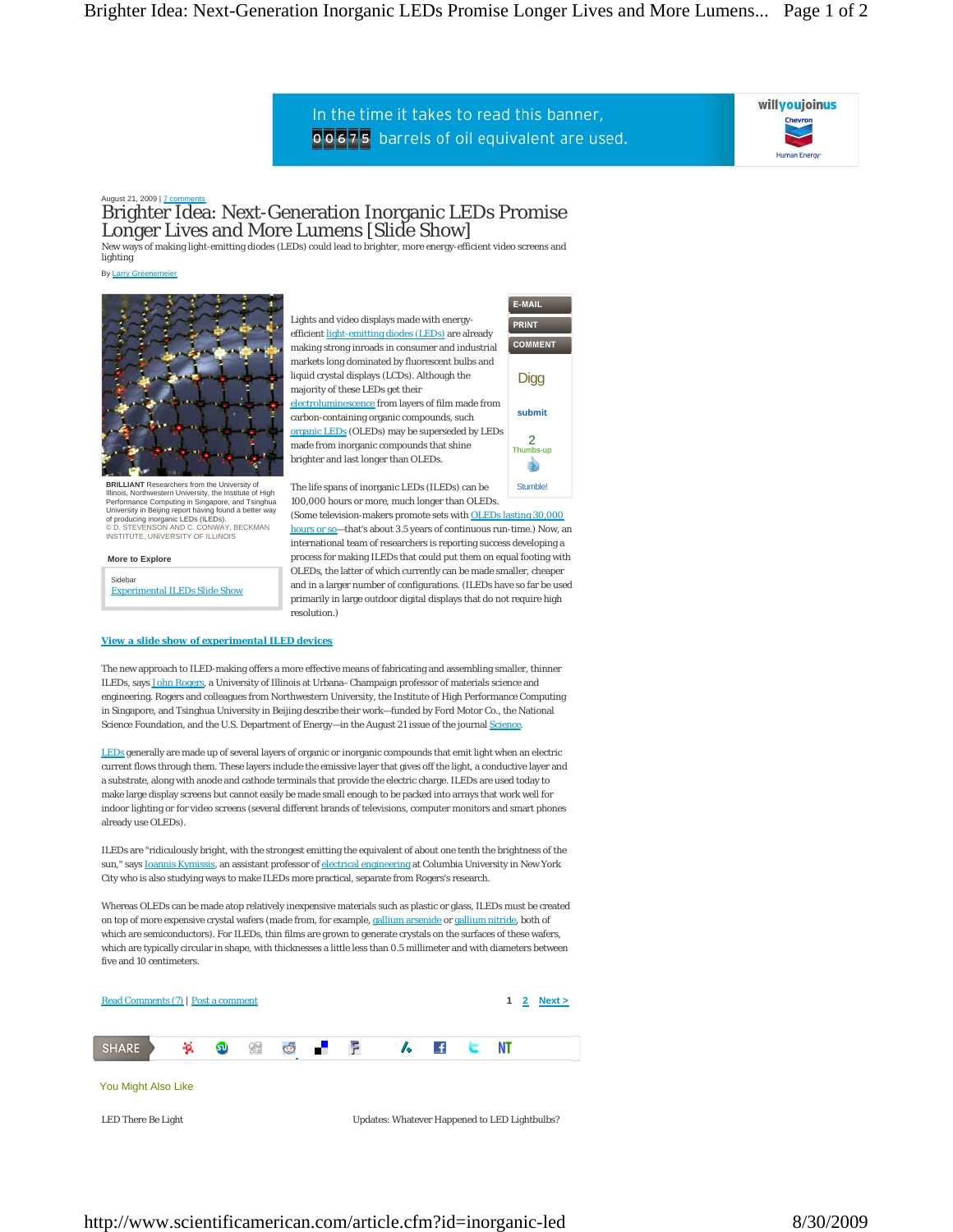

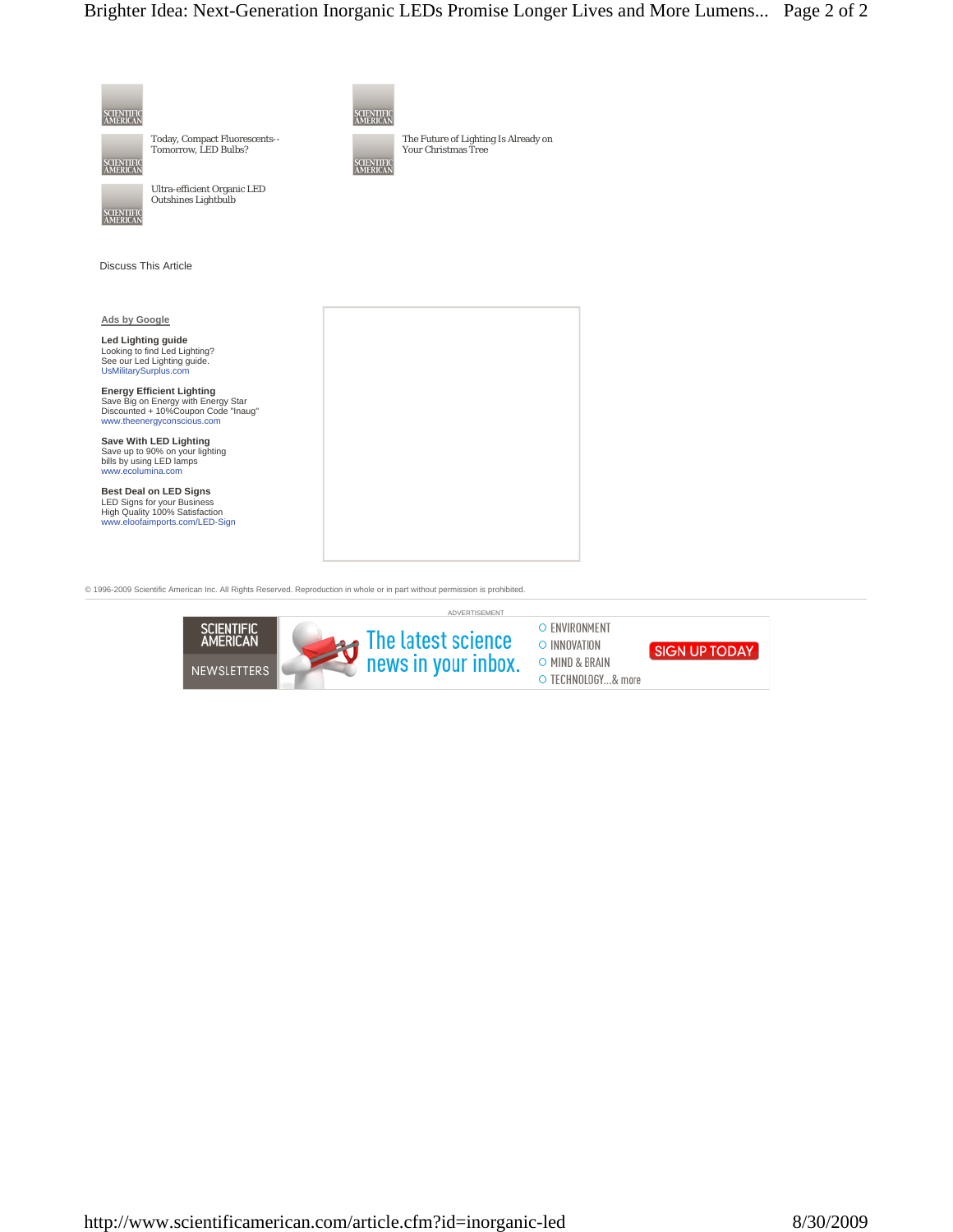

## agust 21, 2009 | 7 c Brighter Idea: Next-Generation Inorganic LEDs Promise Longer Lives and More Lumens [Slide Show]

New ways of making light-emitting diodes (LEDs) could lead to brighter, more energy-efficient video screens and lighting

By Larry Gre

ILED wafers cannot be reused because the normal process is to saw apart the newly formed ILED crystals—while also cutting through the underlying wafer. (OLEDs have always been able to reuse their substrates, one of the reasons they have cost less than ILEDs.) After the ILED crystals have been separated they are picked up by a robotic device so they can be packaged, wired and used as tiles to make jumbotrons and other large, mostly outdoor displays. The robotic device is unable to pick up crystals that are smaller than about 100 microns per side, which prevents ILEDs from being made smaller.

The process that Rogers and his colleagues described in their research uses a different approach to cutting apart and transferring the ILED crystals. "We've found a way to take the inorganic material you grow on the wafer and embed a sacrificial base," he says. The researchers then make a lithographic imprint on the newly formed crystals. Instead of using a saw or a robotic "picker," the researchers use a rubber stamp to separate and lift the individual crystals—which in this new process can be as small as 20 microns on each side—so they can be arranged in tight arrays on glass, plastic, rubber or other surfaces. The underlying wafer can now be reused. (A micron is one millionth of a meter, or about 40 millionths of an inch.)

With this new process, the ILEDs can be interconnected, much the way OLEDs are wired, which saves space. "It's not the individual wiring that's done with ILEDs today," Rogers says.

It's unclear exactly how much of a cost difference there will be between OLEDs and ILEDs if they are used in comparable devices such as televisions or computer monitors. Even though ILEDs cost more to make, Kymissis says, "because they're so bright, you don't need as many."

Ford funded the research in part as a way to develop flexible lighting for vehicle interiors and brake lights, although, according to Rogers, it will be at least a couple of years before his team's technology would be ready for commercial use.